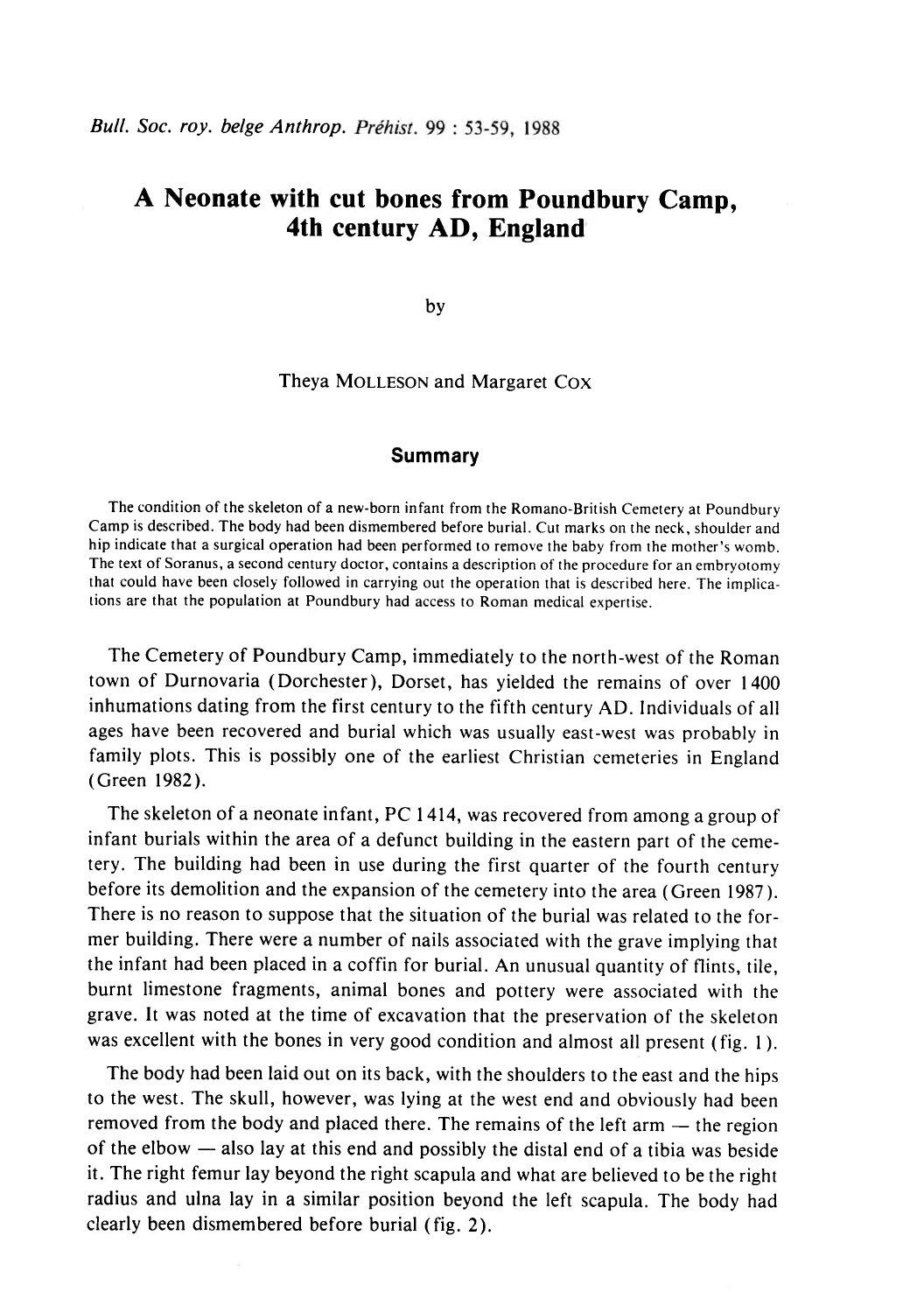

Figure 1. Field drawing of PC 1414 as excavated by Lucy Vinciguerra in 1979.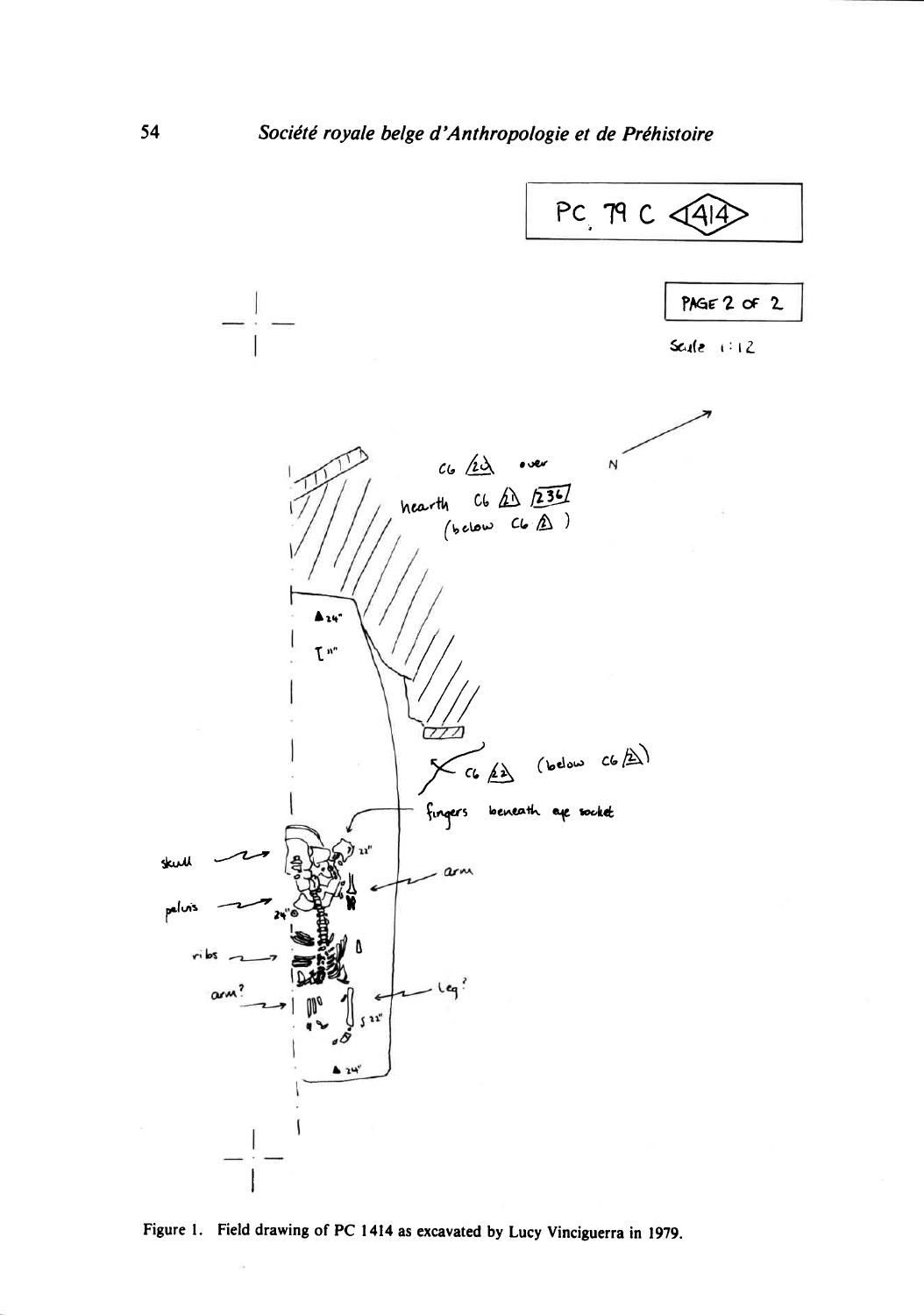

A Neonate with cut bones from Poundbury Camp, 4th century AD, England 55

Figure 2. Reconstructed layout of the skeleton of PC 1414. The large size of the fœtus is apparent when the humerus (labelled 1414) is compared to that of a normal sized fœtus (labelled 1416).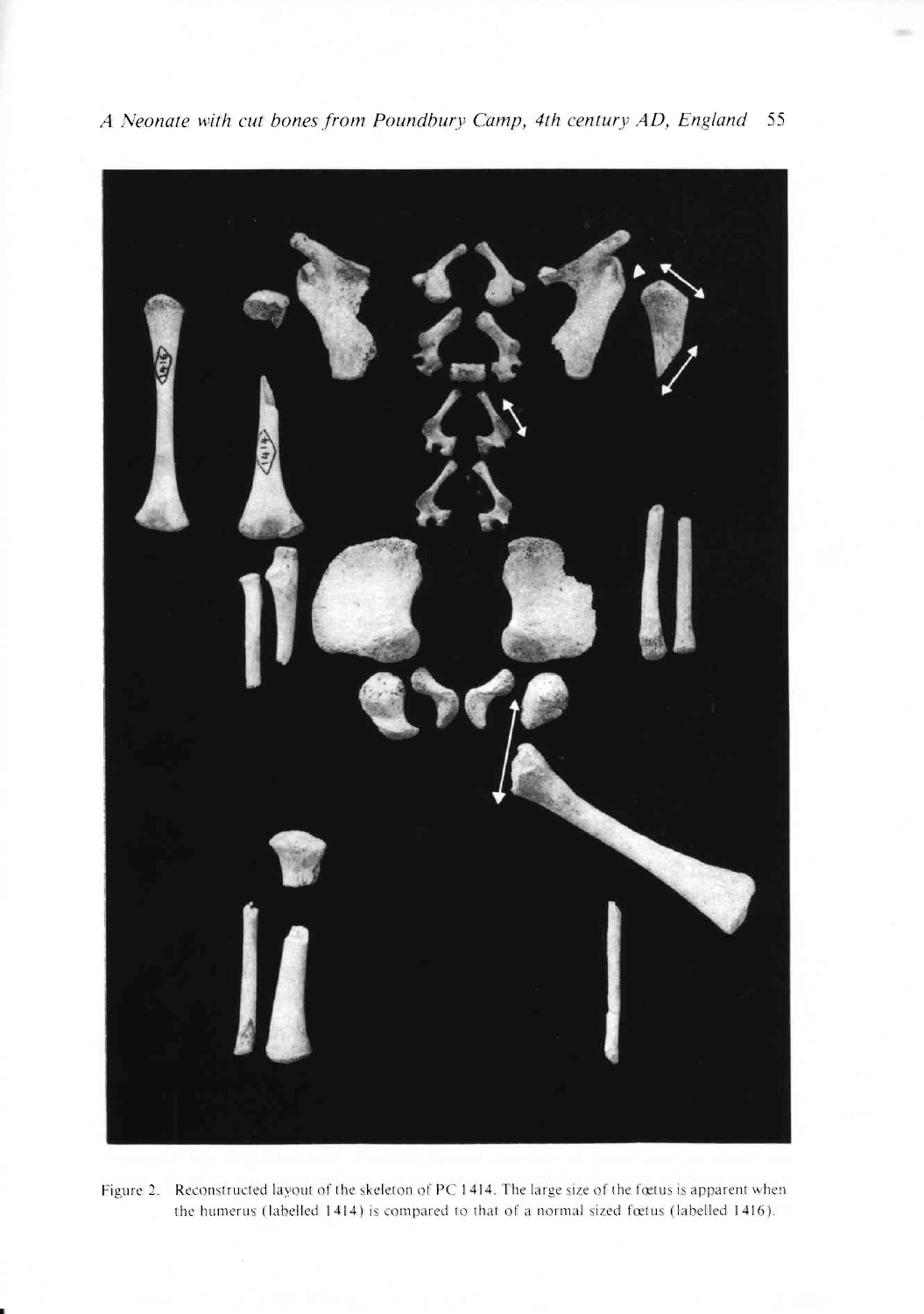Close examination of the excavated remains revealed cut marks on four or five bones. The inferior articular process of the right neural arch of the third cervical vertebra has been severed cleanly without damage to the neural arch of the fourth vertebra. The shaft of the right humerus is cut through obliquely medially just about the proximal third to below the surgical neck laterally. There is also a cut across the humerus head and there may be a nick mark on the glenoid area of the right scapula. The right femur has been severed at the proximal end with a cut that must also have removed the tuberosity of the right ischium (fig. 3).

Since most of the skeleton of this baby is preserved it is possible to assess its size, stage of development and sex. The stage of development of the basi-occipital which is wider than it is long, and of the temporal bones in which the petrous and squamous parts are fused indicate that PC 1414 was a full-term fœtus. The annular rings of the external auditory meatus have not fused. This normally occurs shortly after birth. The cusps of the lower deciduous second molar have just united and the crown of the lower deciduous second incisor is not complete, so that the stage of dental development also points to a full-term neonate.

'fhe baby was large for a neonate especially as regards the limb bones (compare the size of the two humeri shown in figure 2, the humerus of PC 1414 on the right, that of a more normal sized neonate PC  $1416$  on the left). Crown-heel length is estimated to have been about 54-56 cm, following the method of Fazekas and Kôsa ( 1978). The ilium was parricularly large (table l).

In that the sciatic notch is long, shallow and symmetrical the baby was probably female. Radiological examination of the skeleton showed no bone abnormality.

Given the large size of the baby it seems to us that the best interpretation of the cut marks on the bones is that they were sustained as a result of an embryotomy performed to remove, from the womb of the mother, her baby that had died during delivery and become wedged in the pelvis. That the operation was performed implies that the mother was still alive and it is to be hoped that she survived her ordeal, certainly she is not buried with the baby. Removal of the fætus to comply with the ancient Roman Law of Numa Pompilius would surely have been carried out in a much simpler fashion if the mother were already dead; and elsewhere in the cemetery there is at least one female buried with a fœtus in situ (e.g. PC 812).

Several of the limb bones are broken, but the nature of the break on the left humerus in particular and possibly the left tibia raises the question as to whether these bones had been broken during the attempts to deliver the baby. The photograph of the skeleton as excavated shows them to have been broken already at this stage. By contrast the bones of the skull are not crushed. Fracture of the clavicle or the humerus may occur in difficult breech delivery, particularly if the arms are extended, while fracture of the femur may occur during attempts to bring down extended legs (Llewellyn-Jones 1986).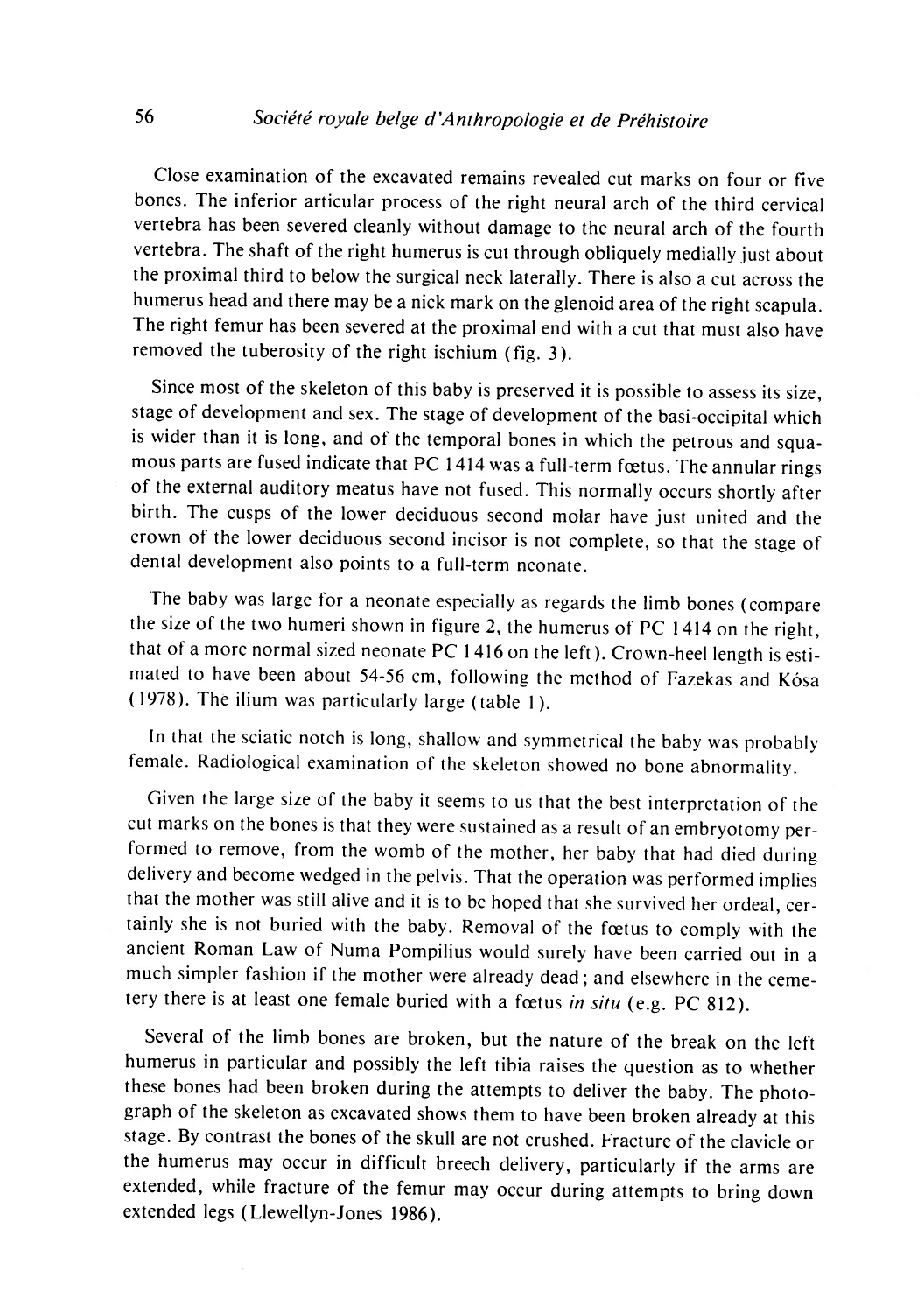

A Neonate with cut bones from Poundbury Camp, 4th century AD, England 57

Figure 3. Cut marks on bones from the skeleton of PC 1414. a) the right neural arch of cervical vertebra 3. b) right humerus. c) right ischium and femur. Which is hot their games of the contract of the property on d) right femur.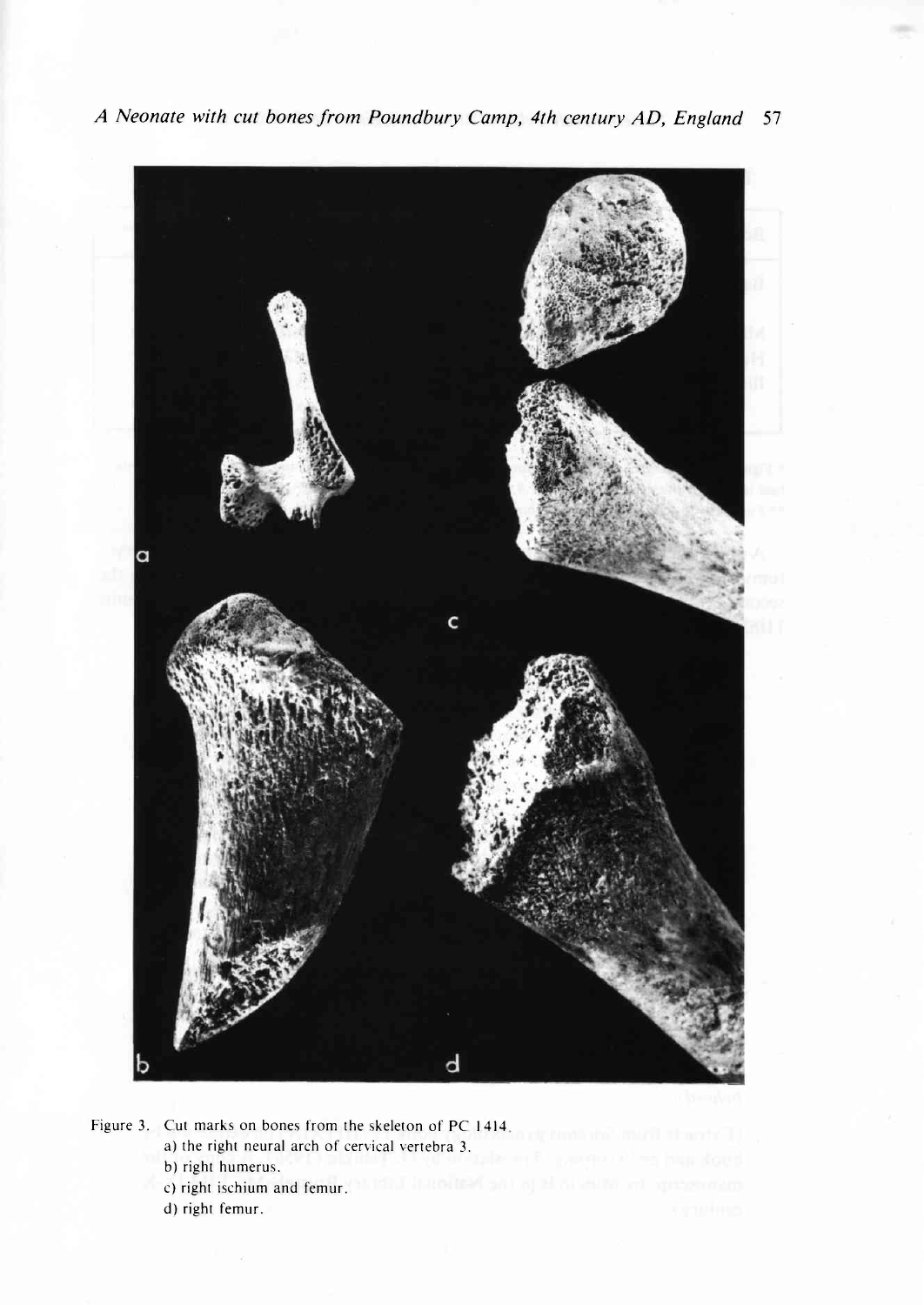| Bone                                                      | Length mm                        | Width mm              | Crown-heel length cm**                                                                                   |
|-----------------------------------------------------------|----------------------------------|-----------------------|----------------------------------------------------------------------------------------------------------|
| Basi-occipital<br>Mandible<br>Humerus metaphysis<br>Ilium | 13.04 (12.69)*<br>51.94<br>35.47 | 16.35(15.39)<br>18.63 | $x42.97 - 5.86 = 50.14$<br>$x30.96 + 5.94 = 56.46$<br>$x10.78 - 1.73 = 54.26$<br>$x28.30 + 3.95 = 56.67$ |
|                                                           |                                  | 39.79                 | $x14.24 + 4.05 = 54.55$<br>$x15.07 + 6.23 = 66.19$                                                       |

Table 1. - Bone dimensions of PC 1414 from Poudbury Camp, England.

t Figures in parentheses are the mean for the rest of the Poundbury perinatal infants. The mean crownheel length for this group is  $49.65 \pm 1.8$  cm

\*\* Formulae for crown-heel length from Fazekas & Kósa (1978).

A description of the procedure that should be followed in carrying out an embryotomy is given by Soranus, a Greek gynaecologist who worked in Rome during the second century AD. An extract is given here of relevant parts of his text (Soranus  $11(63)$ :

« If the fœtus is already dead, one should throw a piece of cloth over it to prevent it slipping and draw it forward stightly. Then depressing it in order that the parts lying above may become more visible, one should amputate at the shoulder joint ... Then one should turn the rest of the body with the fingers and deliver by inserting the hooks... If however the impaction is caused by too big a head ... one should split it with an embryotome or a knife for removing polypi, covered during irs inrroduction berween the forefinger and the little finger. If, however, because of the large size of the whole body, the fœtus does not respond even if so pulled  $\ldots$  one must plunge the knife into the jugular region until it has penetrated deeply into the fætus. For when the blood is drained off, the body becomes thin.

If the fætus is dead and of excessive size, it is dangerous to morcellate it entirely within the uterus. It is better to cut each of the parts as it presents. In theses cases amputations at the joints are indicated, for at their ends even the bones are easily freed from their connections. But it is necessary to put together the removed parts and to pay heed lest (any) have been left behind ».

(Extracts from Soranus gynaecology book IV. III (XtX ) on extraction by hook and embryotomy. Translation by O. Temkin (1956). A copy of the manuscript by Muscio is in the National Library Brussels-Ms 3714 IX-X century ).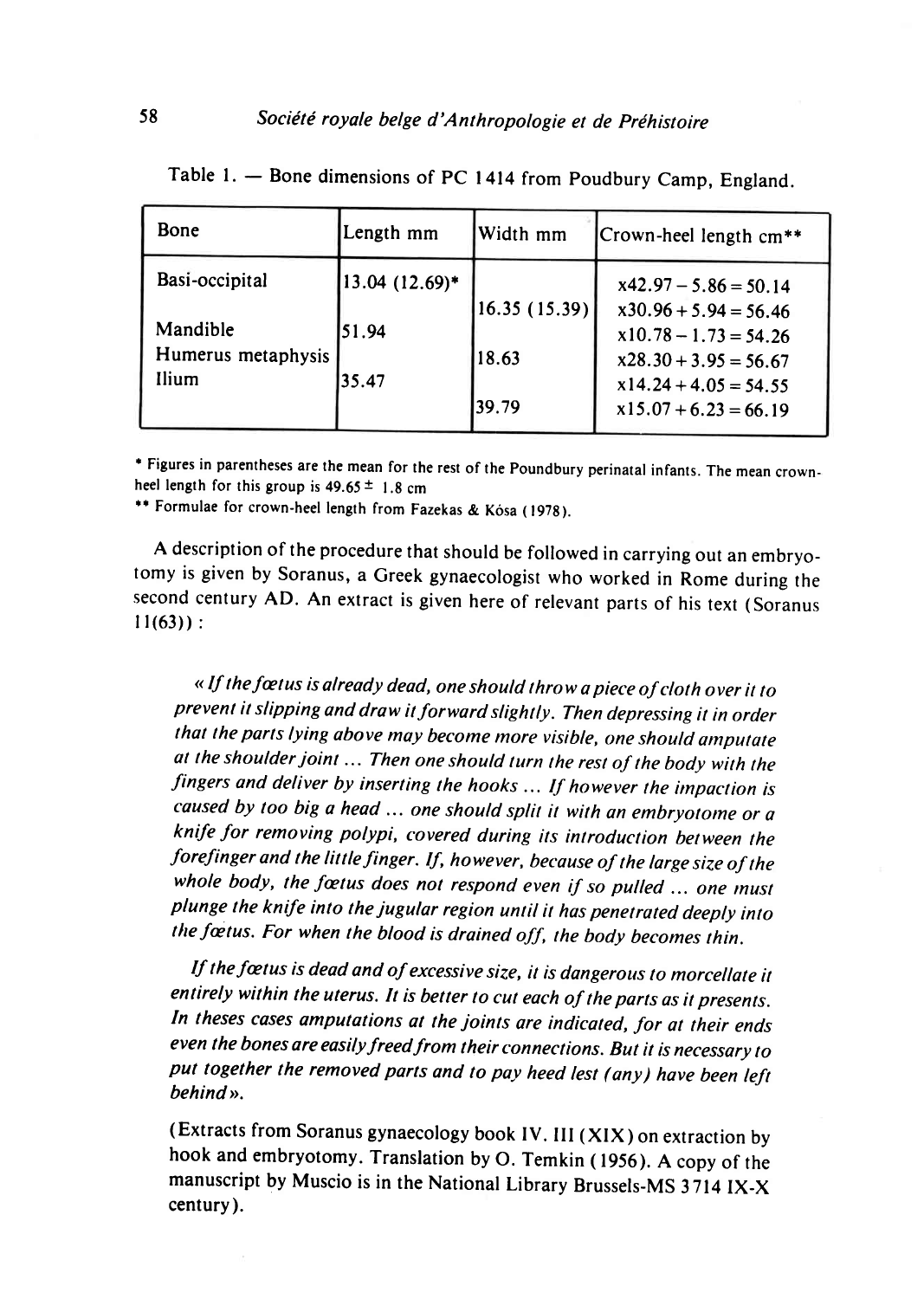The cut on the cervical vertebra would then have occurred when the knife was plunged into the jugular vein to drain the blood. The other cuts at the shoulder and hip are perfectly compatible with the separation and removal of the limbs one by one.

The position of presentation, normal or breech is difficult to deduce, but given the angles of the cuts and assuming that the surgeon was right-handed, the back would have been uppermost and the head presented first. This is the normal position for delivery.

Sources indicate that most doctors, indeed most professional men - apothecaries, teachers, etc., practising in Rome in the early Roman Empire were Greek or Greek trained. The Romans revered Greek science and its practical application in the field of medicine was assimilated into Roman culture and therefore became widespread by the later Roman period.

The importance of this embryotomy in historical terms is that it shows that Roman medical theory had been adopted in Roman Britain by the fourth century, possibly even that the native population already had the knowledge and used it.

# ACKNOWLEDGEMENTS

We should like to thank Christopher Sparey Creen and The Trust for Wessex Archaeology for helpful discussion and for permission to publish figure l.

### BIBLIOGRAPHIE

|                       | FAZERAS, I. Gy. & KOSA, F.                                                       |
|-----------------------|----------------------------------------------------------------------------------|
| 1978                  | Forensic fetal osteology.                                                        |
|                       | Akadémiai Kiadó, Budapest.                                                       |
| GREEN, C., SPAREY.    |                                                                                  |
| 1977                  | The significance of plaster burials for the recognition of Christian Cemeteries. |
|                       | In Reece, R. (ed.): Burial in the Roman World. CBS Res. Repy. 22: 46-53.         |
| 1982                  | The cemetery of a Romano-British Christian community at Poundbury, Dorches-      |
|                       | ter, Dorset.                                                                     |
|                       | In Pearce, S.H. (ed.): The Early Church in Western Britain and Ireland. BAR      |
|                       | <b>British Series 102.</b>                                                       |
| 1987                  | Excavations at Poundbury. Vol. 1. The Settlements.                               |
|                       | Dorset Natural History and Archaeological Society Monograph 7. Dorchester.       |
| LLEWELLYN-JONES, D.   |                                                                                  |
| 1986                  | Fundamentals of obstetric and gynaecology, Vol. 1. Obstetrics.                   |
|                       | London, Faber & Faber.                                                           |
| TEMKIN, O. (Transl.). |                                                                                  |
| 1956                  | Soranus Gynaecology.                                                             |
|                       | John Hopkins Press, Baltimore, pp. 192-194.                                      |